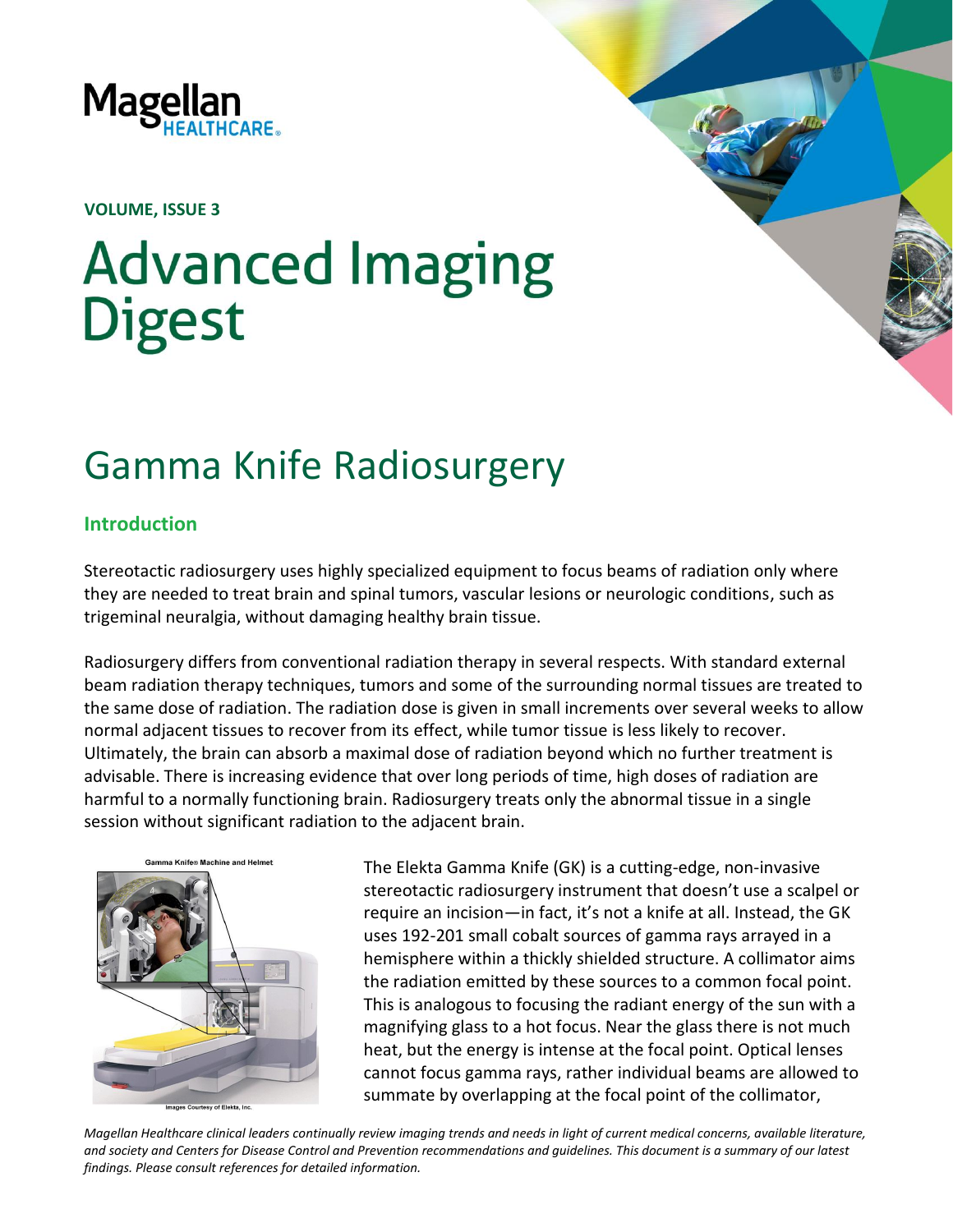achieving the same effect. The collimator allows the beam focus size to be adjusted from 4 to 18mm in size.

GK radiosurgery can be especially beneficial when a brain tumor is hard to reach with traditional neurosurgery or when a patient is not healthy enough to undergo traditional surgery. GK radiosurgery doesn't require an incision or general anesthesia. Most patients can resume their daily activity within a day or two, depending on their doctor's advice.

### **How Gamma Knife works**



# **Leksell Gamma Knife**

|                               |                              | Annual Incidence<br>(per million) | % indicated for<br>Gamma Knife treatment | Annual Gamma Knife<br>cases (per million) |
|-------------------------------|------------------------------|-----------------------------------|------------------------------------------|-------------------------------------------|
| <b>Vascular Malformations</b> | Arteriovenous Malformations  | $8.9 - 13.41 - 3$                 | 70                                       | $6.2 - 9.4$                               |
|                               | Cavernous Malformations      | $1.5 - 5.64$                      | 15                                       | $0.2 - 0.84$                              |
|                               | Dural Arteriovenous Fistulas | 1.7 <sup>5</sup>                  | 50                                       | 0.85                                      |
| <b>Functional Disorders</b>   | Trigeminal Neuralgia         | 126-289 6-7                       | 50                                       | $63 - 144.5$                              |
|                               | <b>Essential Tremor</b>      | 237 <sup>8</sup>                  | 50                                       | 118.5                                     |
|                               | Parkinson's Tremor           | 200 <sup>9</sup>                  | 15                                       | 30                                        |
|                               | Epilepsy                     | 61010                             | 5                                        | 30.5                                      |
| <b>Benign Tumors</b>          | Meningioma                   | 8611                              | 50                                       | 43                                        |
|                               | Pituitary Adenoma            | 40.111                            | 15                                       | 6                                         |
|                               | Vestibular Schwannoma        | 2011                              | 80                                       | 16                                        |
|                               | Craniopharyngioma            | 1.312                             | 20                                       | 0.26                                      |
| <b>Malignant Tumors</b>       | Metastases                   | 300-500 13-14                     | 90                                       | 270-450                                   |
|                               | Glioblastoma Multiforme      | $32^{11}$                         | 20                                       | 6.4                                       |
|                               | Anaplastic Astrocytoma       | 5.911                             | 20                                       | 1.1                                       |
|                               | Diffuse Astrocytoma          | 4.611                             | 20                                       | 0.9                                       |
|                               | Lymphoma                     | 4.311                             | 10                                       | 0.43                                      |
|                               | Uveal Melanoma               | $5.1^{15}$                        | 40                                       | 2.04                                      |
| <b>TOTAL</b>                  |                              |                                   |                                          | 595-861                                   |

#### SUMMARY OF NEUROLOGICAL DISORDERS TREATABLE WITH LEKSELL GAMMA KNIFE

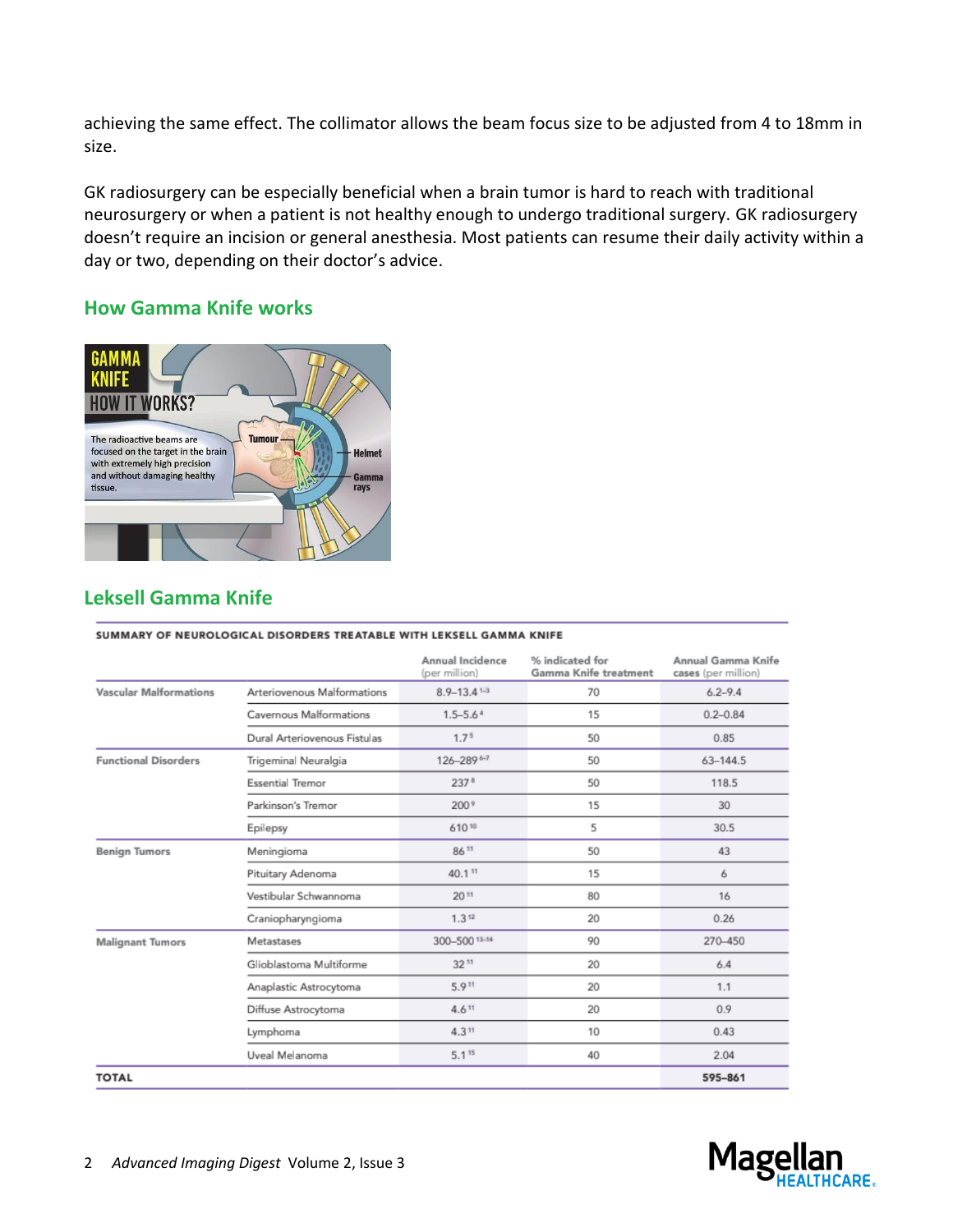

#### OVER 1.3 MILLION PATIENTS TREATED WITH LEKSELL GAMMA KNIFE THROUGH 2019 WORLDWIDE



#### INDICATIONS TREATED ANNUALLY WITH LEKSELL GAMMA KNIFE THROUGH 2019 WORLDWIDE

# **Open surgery versus Gamma Knife radiosurgery**

The average 12-month cost of open surgery versus GK radiosurgery:

- Brain metastases: \$55,938 vs. \$23,069
- Acoustic neuroma: \$67,538 vs. \$37,840
- Arteriovenous malformations: \$78,332 vs. \$46,293

Patients typically are in and out of the hospital in one day for a single treatment and back to their normal routines quickly. GK radiosurgery may be used in place of or in addition to traditional brain surgery or whole brain radiation for the treatment of complex brain conditions.

Despite the significant advantages of GK radiosurgery, appropriate selection of eligible patients based on published data will result in preventing overutilization of this procedure.

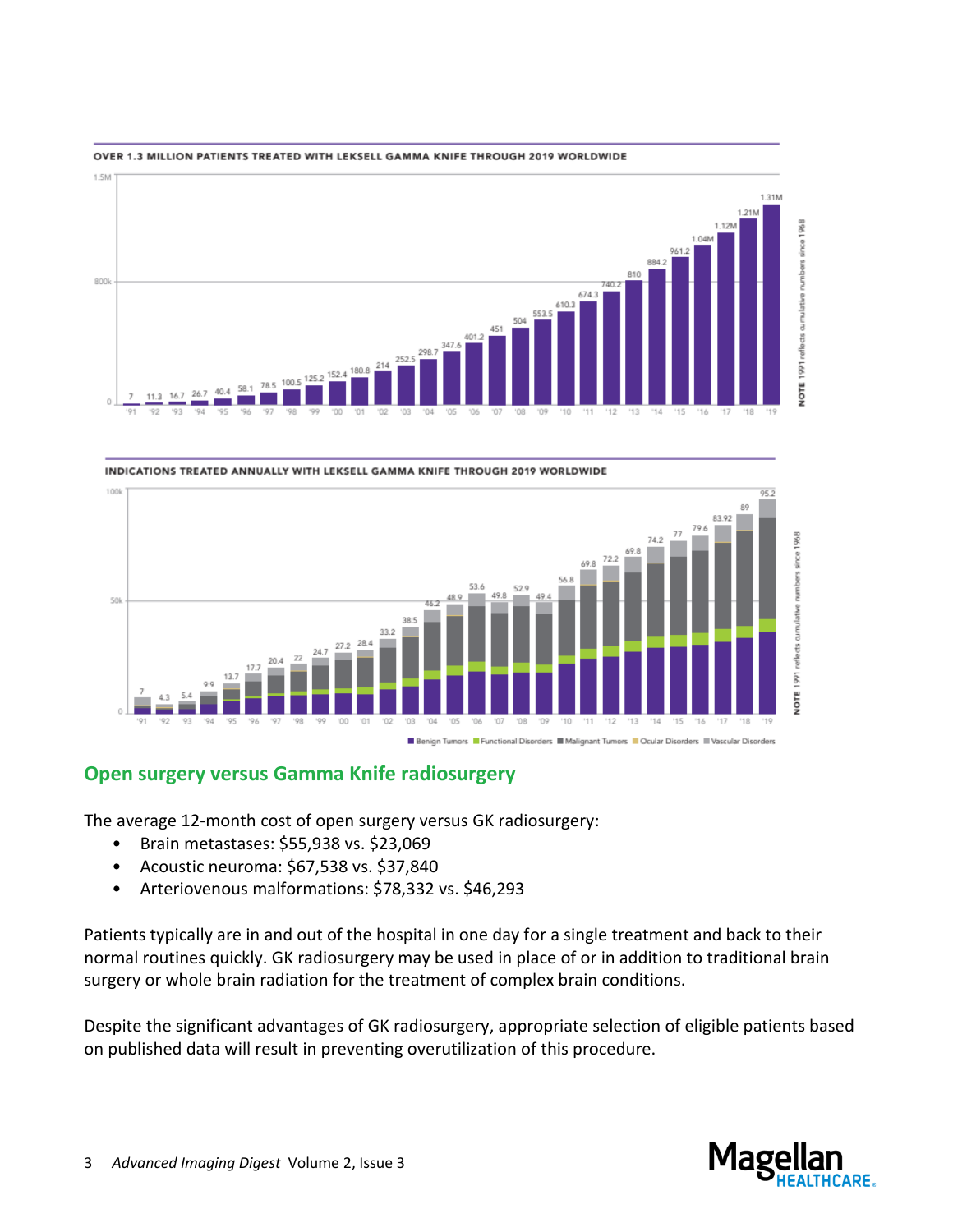# **About the author**

## **Noushin Izadifar Hart, senior physician clinical reviewer, radiation oncology, Magellan Healthcare**

Dr. Hart completed her residency in radiation oncology and a year of research at Washington University. She is board certified by the American Board of Radiology. She was a clinical assistant professor in radiation oncology at Loyola University School of Medicine in Chicago before moving to Houston where she has been in private practice for the past eighteen years. With six years of prior experience in utilization review, Dr. Hart has been a physician clinical reviewer, at Magellan Rx since December 2019. In November of 2021, she became a senior physician clinical Reviewer in radiation oncology. She is passionate about evidence-based healthcare delivery and looks forward to expanding her role at Magellan Rx.



# **References:**

Aoyama H, Tago M, et al. Stereotactic Radiosurgery with or Without Whole-Brain Radiotherapy for Brain Metastases: Secondary Analysis of the JROSG 99-1 Randomized Clinical Trial. JAMA oncology. 2015;1(4):457-64.

Berman MF, Sciacca RR, Pile-Spellman J, et al. The epidemiology of brain arteriovenous malformations. Neurosurgery. 2000;47(2):389-396; discussion 397.

Brown PD, Jaeckle K, et al. Effect of Radiosurgery Alone vs Radiosurgery with Whole Brain Radiation Therapy on Cognitive Function in Patients With 1 to 3 Brain Metastases: A Randomized Clinical Trial. JAMA. 2016;316(4):401-409.

Cho A, Untersteiner H, et al. Gamma Knife Radiosurgery for Brain Metastases in Non-Small Cell Lung Cancer Patients Treated with Immunotherapy or Targeted Therapy. Cancers (Basel). 2020 Dec 7;12(12). pii: cancers12123668.

Churilla TM, Ballman KV, et al. Stereotactic Radiosurgery with or Without Whole-Brain Radiation Therapy for Limited Brain Metastases: A Secondary Analysis of the North Central Cancer Treatment Group N0574 (Alliance) Randomized Controlled Trial. International journal of radiation oncology, biology, physics. 2017;99(5):1173-1178.

Churilla TM, Chowdhury IH, et al. Comparison of Local Control of Brain Metastases with Stereotactic Radiosurgery vs Surgical Resection: A Secondary Analysis of a Randomized Clinical Trial. JAMA oncology. 2019;5(2):243-247.

Churilla TM, Handorf E, et al. Whole brain radiotherapy after stereotactic radiosurgery or surgical resection among patients with one to three brain metastases and favorable prognoses: a secondary

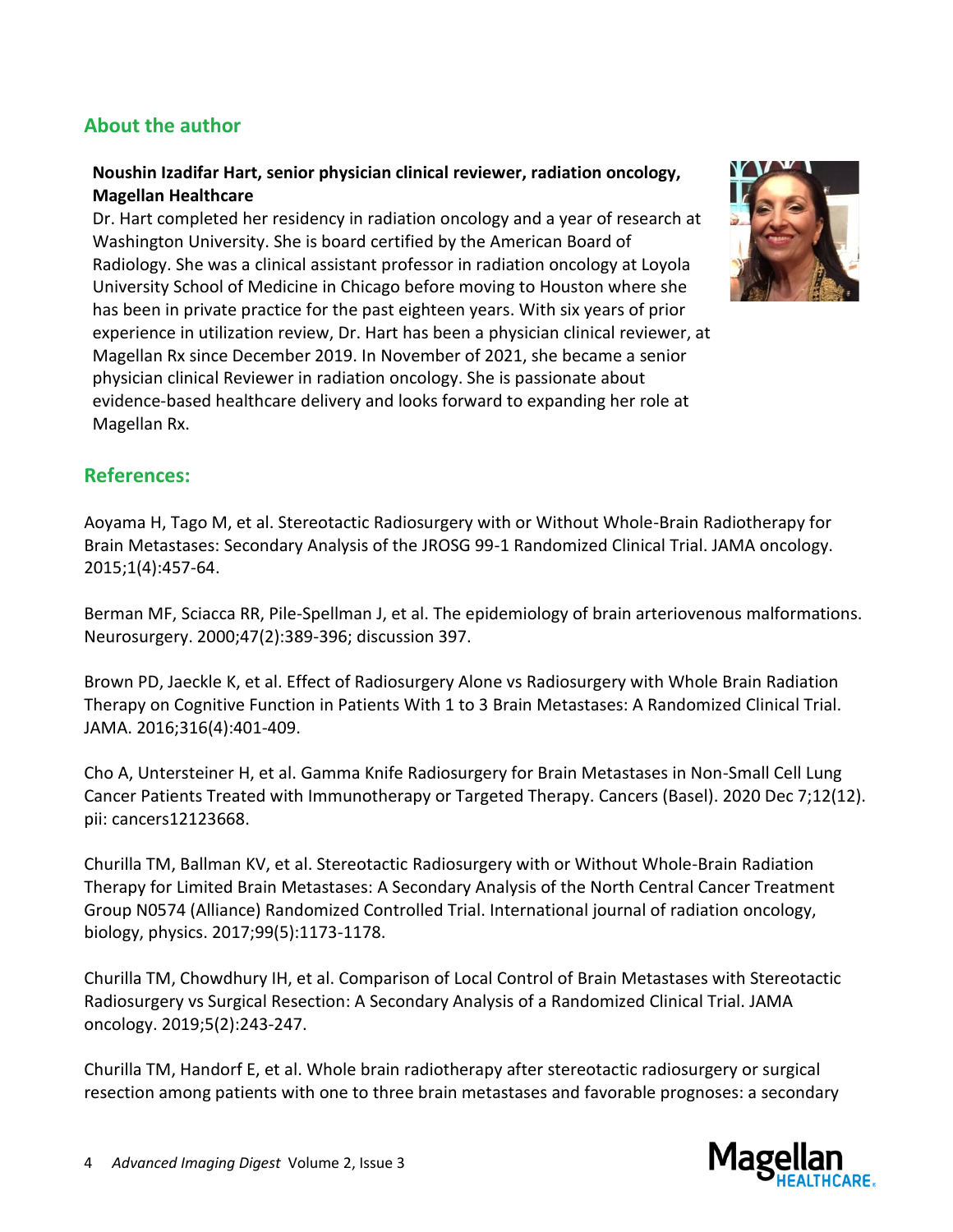analysis of EORTC 22952-26001. Annals of oncology: official journal of the European Society for Medical Oncology. 2017;28(10):2588-2594.

Cifarelli CP, Vargo JA, et al. Role of Gamma Knife Radiosurgery in Small Cell Lung Cancer: A MultiInstitutional Retrospective Study of the International Radiosurgery Research Foundation (IRRF). Neurosurgery. 2020 Sep 15;87(4):664-671.

Fiest KM, Sauro KM, Wiebe S, et al. Prevalence and incidence of epilepsy: A systematic review and meta-analysis of international studies. Neurology. 2017;88(3):296-303.

Ghobrial GM, Marchan E, Nair AK, et al. Dural arteriovenous fistulas: a review of the literature and a presentation of a single institution's experience. World Neurosurg. 2013;80(1-2):94-102.

Goldstein HE, Solomon RA. Epidemiology of cavernous malformations. Handb Clin Neurol. 2017; 143:241-247.

Ito D, Aoyagi K, et al. Comparison of two-stage Gamma Knife radiosurgery outcomes for large brain metastases among primary cancers. Journal of neuro-oncology. 2020;147(1):237-246.

Kennedy WR, DeWees TA, et al. Internal dose escalation associated with increased local control for melanoma brain metastases treated with stereotactic radiosurgery. J Neurosurg. 2020 Dec 11:1-7.

Kim H, Su H, Weinsheimer S, et al. Brain arteriovenous malformation pathogenesis: a response-toinjury paradigm. Acta Neurochir Suppl. 2011; 111:83-92.

Kubler J, Wester-Ebbinghaus M, et al. Postoperative stereotactic radiosurgery and hypofractionated radiotherapy for brain metastases using Gamma Knife and CyberKnife: a dual-center analysis. Journal of neurosurgical sciences. 2020.

Laakso A, Hernesniemi J. Arteriovenous malformations: epidemiology and clinical presentation. Neurosurg Clin N Am. 2012;23(1):1-6.

Lee MH, Cho KR, et al. Immune Checkpoint Inhibitors for Non-Small-Cell Lung Cancer with Brain Metastasis: The Role of Gamma Knife Radiosurgery. J Korean Neurosurg Soc. 2020 Dec 4. pii: jkns.2020.0135.

Lim SH, Lee JY, et al. A randomized phase III trial of stereotactic radiosurgery (SRS) versus observation for patients with asymptomatic cerebral oligo-metastases in non-small-cell lung cancer. Annals of oncology: official journal of the European Society for Medical Oncology. 2015;26(4):762-768.

Marras, C., Beck, J. C., Bower, J. H., Roberts, E., Ritz, B., Ross, G. W., Abbott, R. D., Savica, R., Van Den Eeden, S. K., Willis, A. W., Tanner, CM, on behalf of the Parkinson's Foundation P4 Group. Prevalence of Parkinson's disease across North America. Npj Parkinson's Disease. 4(1), 1–7.